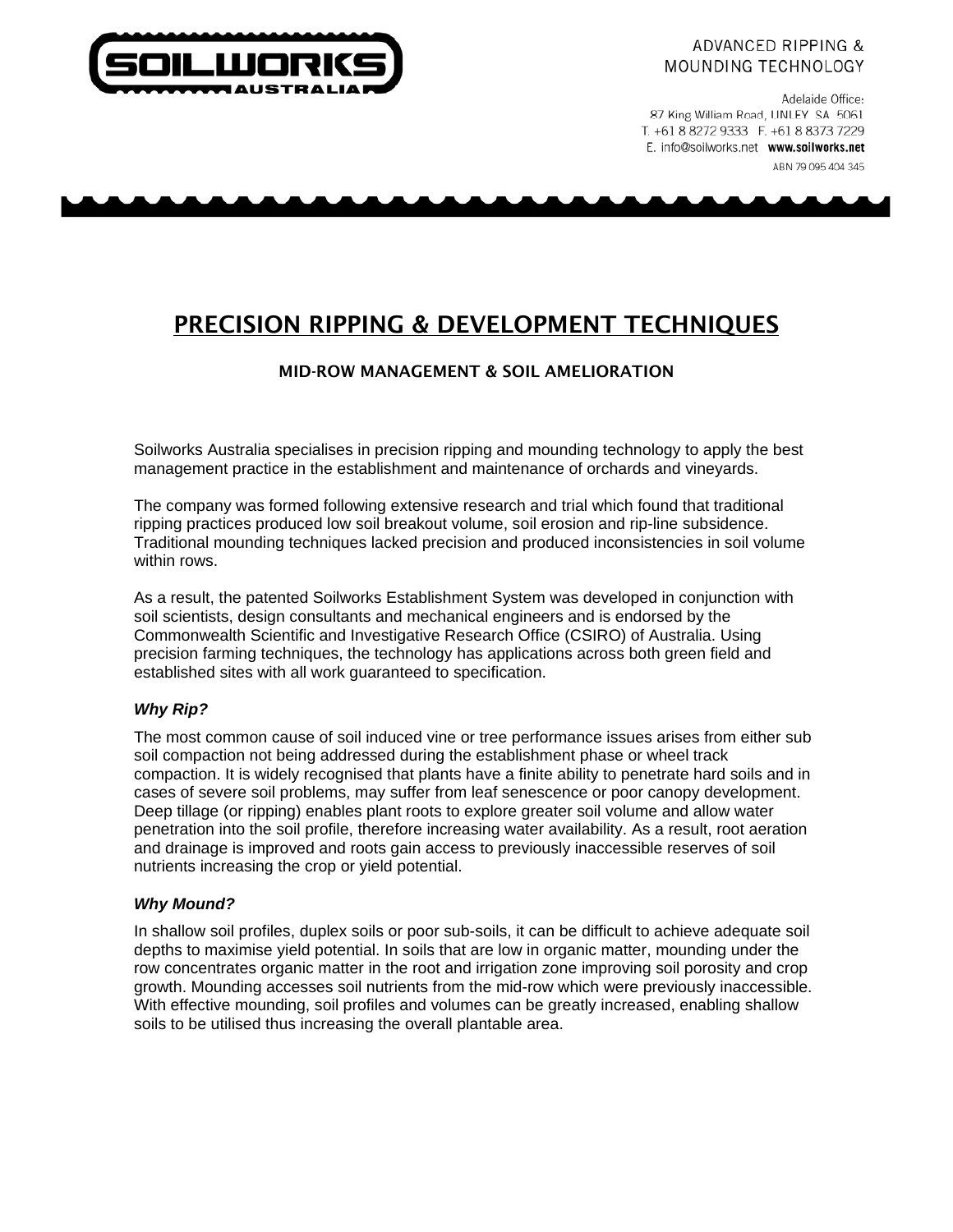## *Benefits of Using Soilworks Advanced Ripping & Mounding Technology*

- Cost effective
- **Better returns**
- Provide optimum soil conditions for plant growth
- Reduced soil compaction
- Maximise water penetration into the soil profile
- Increase uptake of nutrients
- Improved fruit quality and yield potential
- Uniformity in fruit ripening
- **Better balance**
- **PROVEN RESULTS**

## *Proven CSIRO Results*

2002 Commonwealth Scientific and Investigative Research Office of Australia

*"Ameliorating soil constraints to improve performance of established vineyards". The use of the mid row Vibrosoiler led to a 14% increase in yields in medium textured soils that were suffering compaction problems and a 7% increase in yield on light textured soils.* 

Dr Dean Lanyon RESEARCH SCIENTIST, CSIRO

## **SOILWORKS TOOLS & APPLICATION**

Using effective Vibrosoiler mid-row ripping and mounding with the addition of ameliorants (lime, gypsum, fertiliser, organic matter), we can successfully enhance vineyard production to optimise your sites potential.

## *Soilworks Mid-Row Vibrosoiler*

The patented Mid Row Vibrosoiler is a twin vibrating winged keel ripper with an effective ripping depth of 600mm (2ft) and can be fitted with various wing sizes and shapes ranging from 140- 250mm (5-10 inches) to tailor amelioration to specification. The unit is fitted with crumble rollers, harrows, level bar and fertilizer box enabling complete ripping in a single pass thus creating a clean finish in 95% of the mid-row. Generally no post ripping cultivation is required.

When set to mixing the Vibrosoiler can blend soil profiles down to 300-400mm (12-16 inches) and delve clay into the soil profile. If issues such as drainage or deep pans exist we can fit a single tine centrally mounted on the Vibrosoiler and rip down to a depth of 750mm (2.5ft) within the mid-row.

*Note: Professional advice should be sought prior to ripping as it is critical not to mix poor sub soils (sodic, dispersive and slaking soils).* 

## *Sub-surface Irrigation Installation using the Vibrosoiler*

An attachment to the double-tine Vibrosoiler, this unit enables drip-line to be laid at depths up to 500mm and within 250mm of the planting row.

## *Soilworks Mid-row Vineyard Mounder (Patent pending)*

Consisting of three sets of grader blades, the mid-row mounder is capable of building "V" shaped mounds up to 300mm (1ft) high leaving a flat "V" floor. Using the multiple grader blades the mid-row remains flat without a wave (single grader blade) this enables any further tractor passes to be undertaken at an increased speed. Compared to a disc mounder, the grader

Page 2 of 7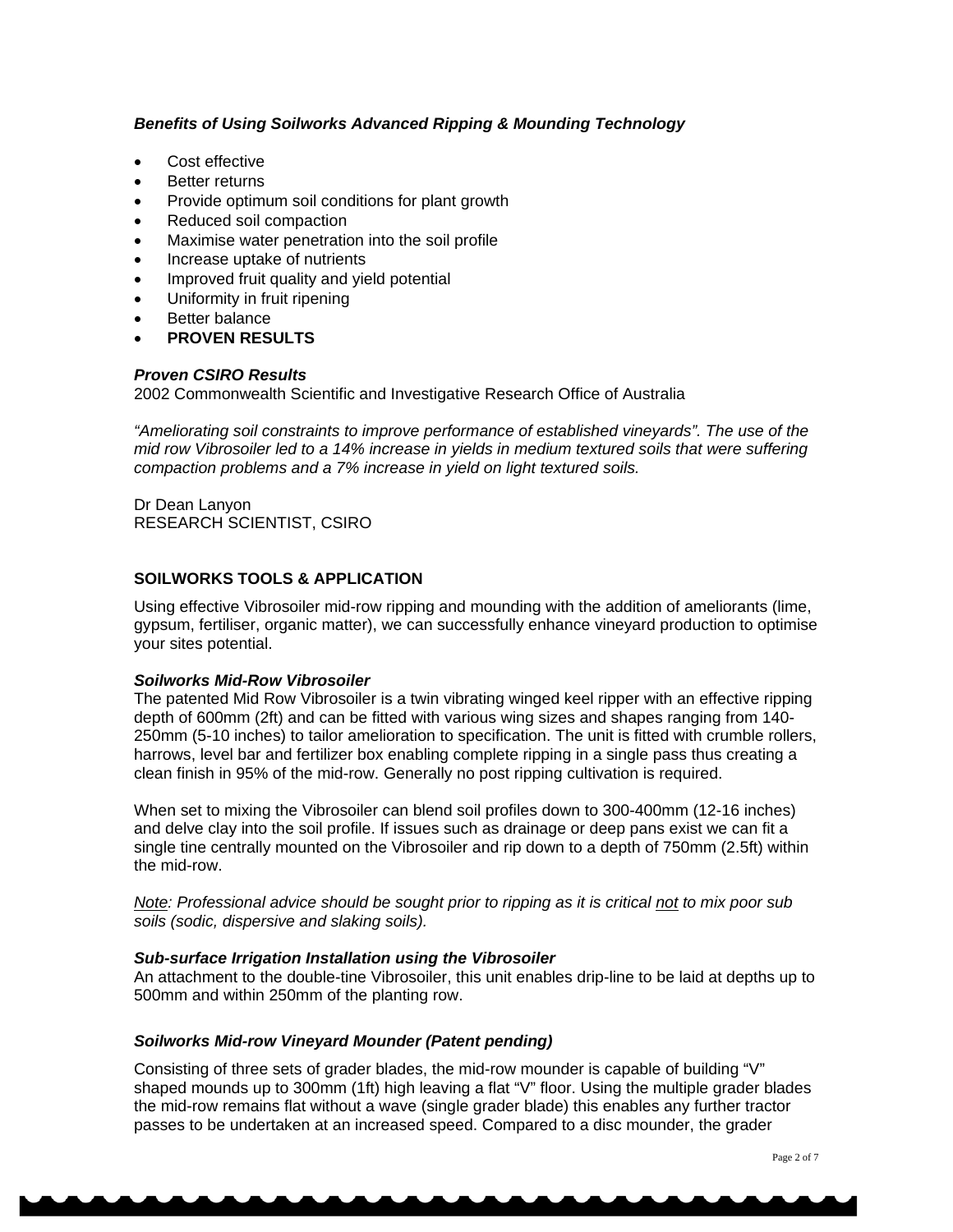blades on the Soilworks mounder will mound more soil volume and allow finite control, scalping only the top soil as required and not the underlying layers.

## *ASSESSING YOUR VINEYARD REQUIREMENTS*

There are various tools available in the industry, such as soil surveying, yield mapping and plant cell density mapping to identify and measure potential areas for improvement. We can use this information in conjunction with the Soilworks Establishment System to maximise your crop yield potential.

## *Precision Viticulture*

The purpose of soil surveys and remedial soil plans is to identify soil types, potential problems and amelioration requirements to improve uniformity of soils within blocks for the even ripening of fruit, which requires accurate soil map translation to the ground.

#### *Use of Yield Mapping & Plant Cell Density Mapping - an effective tool in optimizing yield*

When annual crop yield maps or plant cell density maps are overlaid with the soil mapping, the correlation is often quite surprising. This process allows precision remedial maps to be developed annually to fine tune a site. Soilworks has software that enables soil maps to be downloaded to a computer in the tractor and ripping depths to be adjusted to soil map specification in real time. This facilitates amelioration of soils to specification.

## *Sodic Soils*

Vibrosoiler ripping and mounding with the use of soil ameliorants, gypsum and organic matter, can dramatically improve sites by ripping in gypsum and incorporating organic matter into the soil profile. In circumstances where there may be a pan or impermeable layer creating a perched water table, deep ripping in the centre of the row can assist with drainage. Where viable top soil exists, combining it with organic matter and "V" mounding can be effective. The "V" mound acts as a rainfall catchment enabling salts to be flushed through the soil profile.

*Note: Professional advice should be sought prior to ripping as it is critical not to mix any nasty sub soils (sodic, dispersive and slaking soils).* 

#### *Lateral Soil Breakout & Minimal Root Pruning*

The vibrating winged ripper can loosen soil into the root zone with minimal root pruning. It produces a greater soil volume breakout up to 3 to 4 times, up to 2.4 metres (8ft) per tine. Because of the wide breakout, fewer roots are pruned.

#### *Vineyard Compaction*

Most vineyard compaction occurs between 200 – 400mm. We have found ripping from 450mm (18 inches) depth to be effective in addressing issues of mid-row compaction. We generally aim for 600mm (2ft). If issues such as drainage or deep soil pans exist we can fit a single tine centrally mounted on the Vibrosoiler and rip down to a depth of 750mm within the mid-row.

## **WHERE DO I START – SOILWORKS MID ROW MANAGEMENT PLAN**

Prior to commencing your Soilworks Mid-row management plan, the block should be assessed by an independent soil surveyor and soil pits dug along rows to highlight the areas requiring remedial action. Soil tests should be undertaken in both top soil and sub soil and from this a remedial soil plan can be developed which may include ripping and mounding and the addition of ameliorants.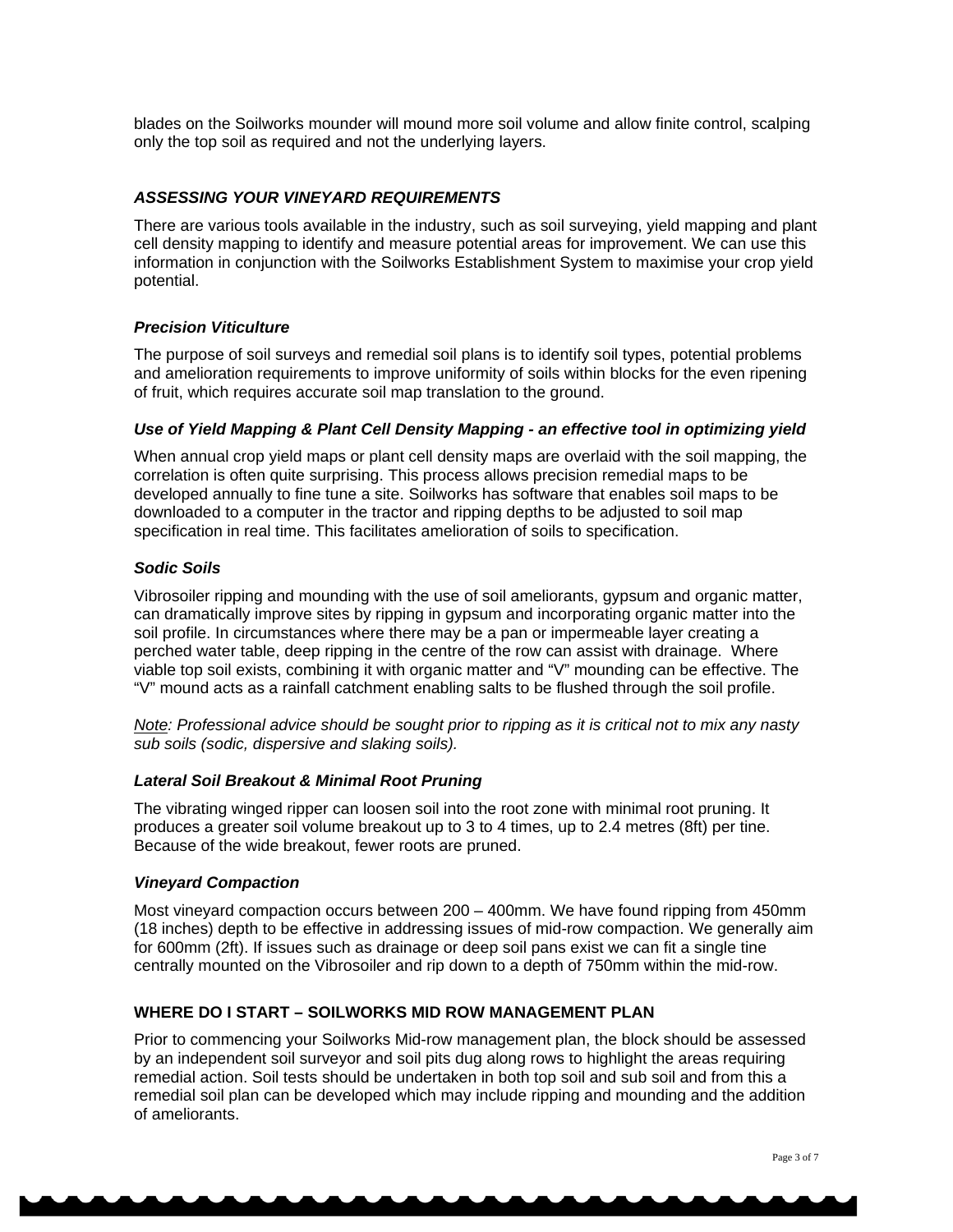## *Mid-row Management Strategy*

The Vibrosoiler mid row ripping pass needs to be thought of in terms of the overall mid-row vineyard management programme for the season. Ripping is generally conducted on alternate rows post harvest after a few inches of rain. Post ripping traffic should be kept to a minimum and ideally all tractor passes undertaken from the un-ripped row. Prior to commencing ripping, growers should undertake any herbicide spraying required, seeding of cover crops or other passes then rip and leave the mid-row to naturally re-settle for the winter period and aim do the first sprays of the season from the alternative row.

## *Important: Do Not Drive on Ripped Rows*

We generally try to avoid any wheel traffic over the ripping as a single pass will re-compact up to 70% of the soil and leave wheel ruts close to the vine. Excellent results have been achieved working the vine row from the alternate row and rotating ripping seasonally.

## *Ripping Every Second Row*

As an overall programme, ripping every alternative row every other year has produced excellent results. Some root pruning is generally encountered, however we generally space the tines to ensure only roots up to about, plus or minus, 10mm (3/8 inch) are ripped. However, some root pruning can encourage good, fresh root growth. This is a proven strategy. We have only encountered a setback on one occasion in heavy clay soil, ripping every row in a dry grown organic vineyard. However, the vines responded very well the following season (Penfold's Vineyard, Clare, SA).

## *Ripper Spacing*

It is important to see lateral breakout within 4 - 6 inches of the vine stump to remove any compaction spikes between the wetted root zone and wheel track compaction of the mid-row. This conclusion was reached after probing soil sites with a penetrometre to determine correct ripping spacing.

However, some clients rip as close as possible to the vine, as the vines lift an inch and posts move as the Vibrosoiler goes past. Some of our best results have been achieved using this method (CMV Farms, Langhorne Creek).

## *Timing of Ripping*

For effective ripping sub soil moisture is required. The subsoil needs to be moist but still crumbling, (sub plastic), when the subsoil smears like potters clay the soil is too wet.

There are two windows of opportunity as follows:

- 1. Post Harvest after a few inches of rain. Immediately post harvest followed with deep irrigation and fertigation ripping can give post harvest root flush a good opportunity for growth, however we rarely have enough soil moisture post harvest.
- 2. During early Spring the soil moisture is generally ideal and best ripped within a month of bud burst to capitalise on fresh root growth.

In low rainfall zones, soil conditions are often ideal through winter.

## *Surface Preparation*

For the most effective results, some prior soil preparation will most likely be required.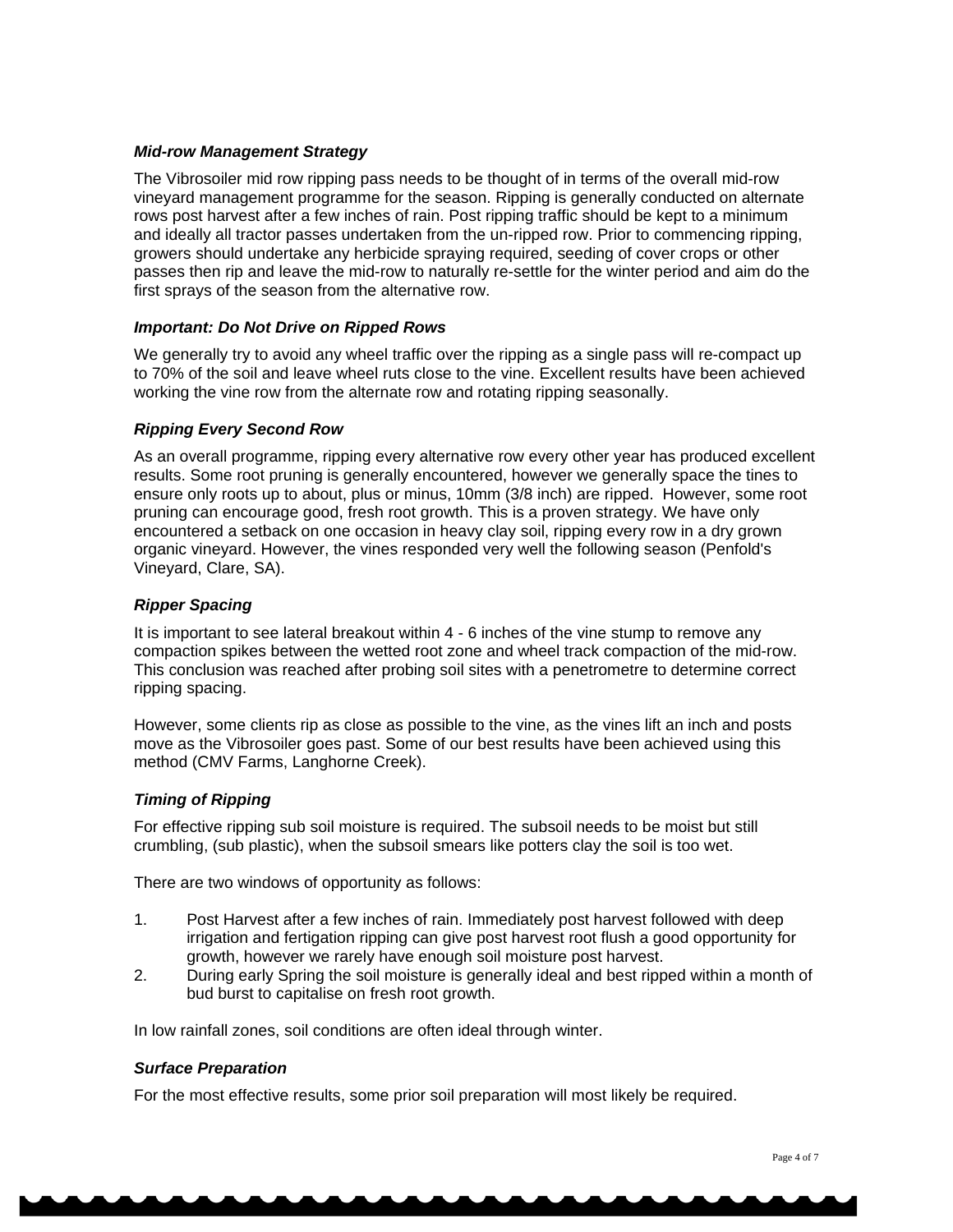- 1. Without cover crop seeding It is recommended spraying out any vine row weeds with a wider spray strip so the rippers pass over sprayed ground, this will leave a cleaner, less clumpy finish with less root ball.
- 2. With cover crop seeding cultivate shallow down to approximately 50mm and sow the cover crop the day before ripping. The rippers will leave a clean finish in 95% of mid-row and 70- 80% of the cover crop will germinate.

## *Addition of Soil Ameliorants with Vibrosoiler*

The Vibrosoiler can incorporate top soil, organic matter and ameliorants through the soil profile as required. Using our fertiliser box, fitted with a screw drive, we can incorporate lime, gypsum or organic matter to a depth of 300-400mm, the ameliorants are fed onto the wing and blended through the soil profile, as opposed to other systems where ameliorants sit in a concentrated strip often too concentrated for roots to access the nutrients for some time.

- 1. The Mid-row Vibrosoiler fertilizer box is capable of storing approximately 300kg volume. This is best utilised for small amounts of fertiliser or organic matter required to be incorporated at root depth.
- 2. For large volumes of lime, gypsum and organic matter, the best approach is to firstly spray out the vine row weeds in a wider strip and drop fertiliser or organic matter along the wheel tracks and cultivate into the soil using a rotary hoe with the centre blades removed. Using this method the Vibrosoiler can effectively work organic matter down to 300mm. This was the approach used in the CSIRO trial and has proven effective on many sites.

#### **REMEDIAL MOUNDING**

Mounding in combination with ripping can effectively re-invigorate most vineyards. Mounding can be used for two purposes, either increasing top soil depths or to draw organic matter into the vine row. The ideal mound shape is "V"-shaped allowing less erosion with half of the soil falling inwards and, most importantly, acts as a catchment for rainfall allowing salts and toxins to be flushed from the soil profile.

## *Mound Sizes*

In most vineyard rows, a workable sized mound is approximately 750mm x 300mm (30 x 12 inches) this requires a minimum 2.4m (8ft row).

#### *How Much Soil Do I Need?*

Effective mounding can only use the depth of good top soil available. Care must be taken to limit the mounding and pre-cultivation to the depth of organic top soil. Throwing bleached, poorly structured or toxic sub soils into the mound can seal the mound and release toxins.

#### *What if I need more Soil?*

If a greater volume mound is required than top soil available, we can plant a cover crop over a couple of years and "grow" more top soil through natural improvement of organic levels - we then re-mound.

## *Mounding Soil Preparation*

The ideal time to commence mounding is post harvest in autumn about the same time when sowing of cereal grain crops is undertaken.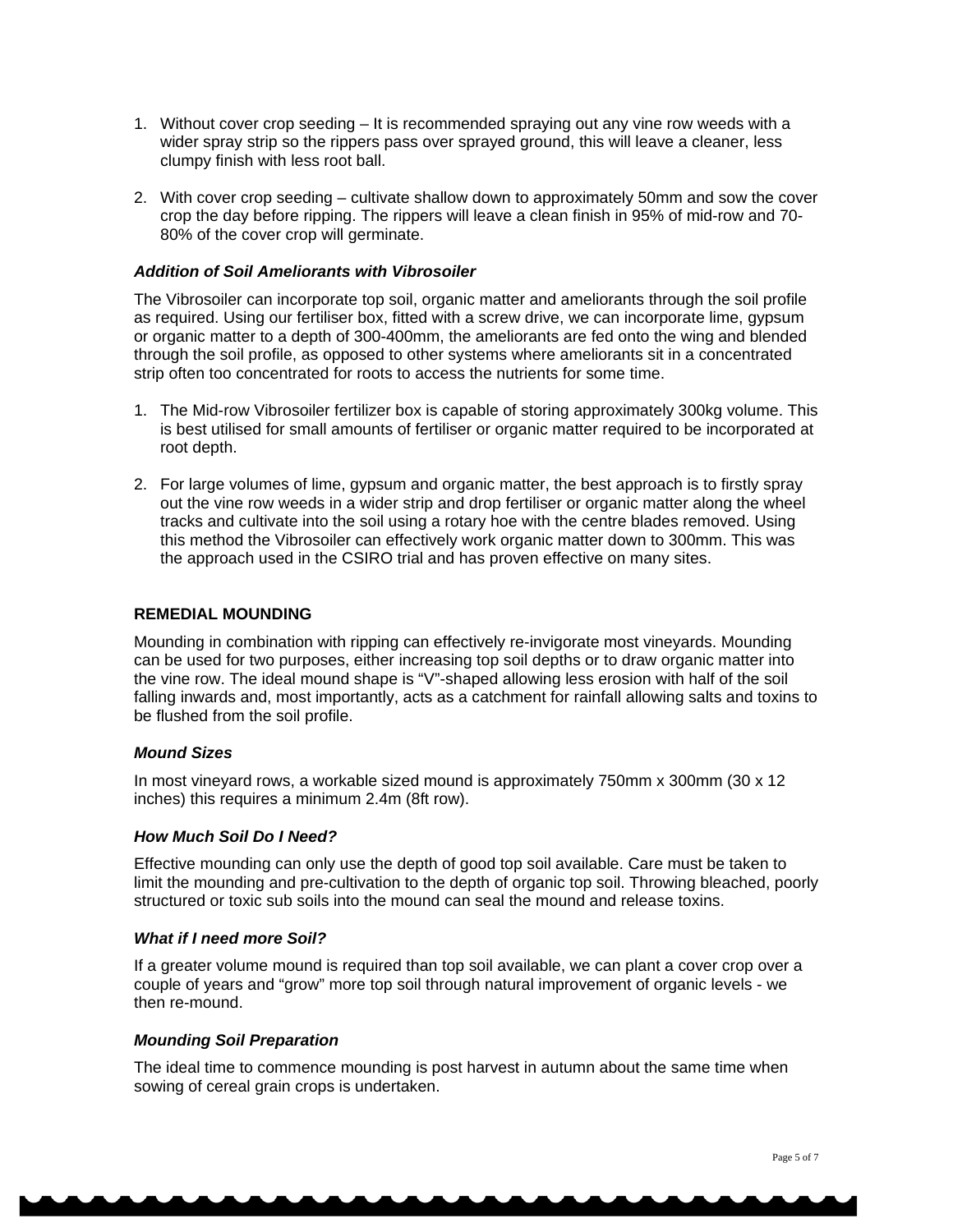## Mounding Procedure

- 1. Spray out mid-row with herbicide;
- 2. Spreading of ameliorants;
- 3. Cultivate with disc, 2 passes; the first pass is shallow to cut the root ball, the second pass at a lower top soil depth;
- 4. First mounding pass;
- 5. Second mounding pass in opposite direction filling to strainers;
- 6. Light cultivation to prepare planting bed; and
- 7. Sowing of cover crop.

If used in conjunction with ripping procedures, ripping is best undertaken either between mounding passes or immediately following sowing of the cover crop.

## **GROWER SUCCESS STORIES**

Prue Henschke – C A Henschke, Eden Valley, S.A. (client of 3 years)

*"Fantastic results – the Vibrosoiler works!"* 

Andrew Pike- Pikes Wines, Clare, S.A. (client of 4 years)

*Consistent results. "An excellent result despite the dry season and no irrigation being available".* 

## Bruce Chalmers – Chalmers Nursery

*I would not develop a vineyard without it. We've had fantastic results in growth uniformity and early fruit maturity. One pass of the Vibrosoiler does more than cross ripping at two metre centres." His approach is to first delve rows to 28 inches, add organic manure, then rip, mix and mound in a single pass with the Vibrosoiler. "With this approach we can successfully incorporate organic manures down to 700mm and mound about 750mm by 250mm, using around two inches of top soil into the planting mound, making use of all organics in our Mallee soils," Bruce said.* 

## Dick Brisky – Clare Valley, S.A.

*Dick used the Mid-row Vibrosoiler in his minimally irrigated vineyard two seasons ago. In 2003 the yield was 2.4 tonnes, in 2004 it in creased to 4.1 tonnes and in 2005 it increased to 7.9 tonnes, keeping leaves until after harvest. "Previously, we lost leaf in February with shriveled berries. Now bunch weights have gone from 25g to 95g, with fewer bunches. Our winemaker says it's the best fruit the block has ever produced," Dick said. "The lateral cracking into the vine row increases water permeability, giving roots increased access to water. Rainfall in winter moves into the clay for use during veraison. "When we ripped there were no roots in the mid row. I'd like to have another look and observe root activity now" Dick said.* 

## Phil Reily – CMV Farms, Langhorne Creek, S.A. (Client of 3 years)

*The Manager, Phil Reily, has experienced 2 to 3 tonne improvement in grape yields this last season in Vibrosoiled areas with water infiltration from the 25mm rain in Nov-06 penetrating down to 600mm in Vibrosoiled areas compared to only 100mm in non ripped areas.* 

*His management practice allow him to stay off the ripped row for the bulk of the season and then rip alternate rows.*